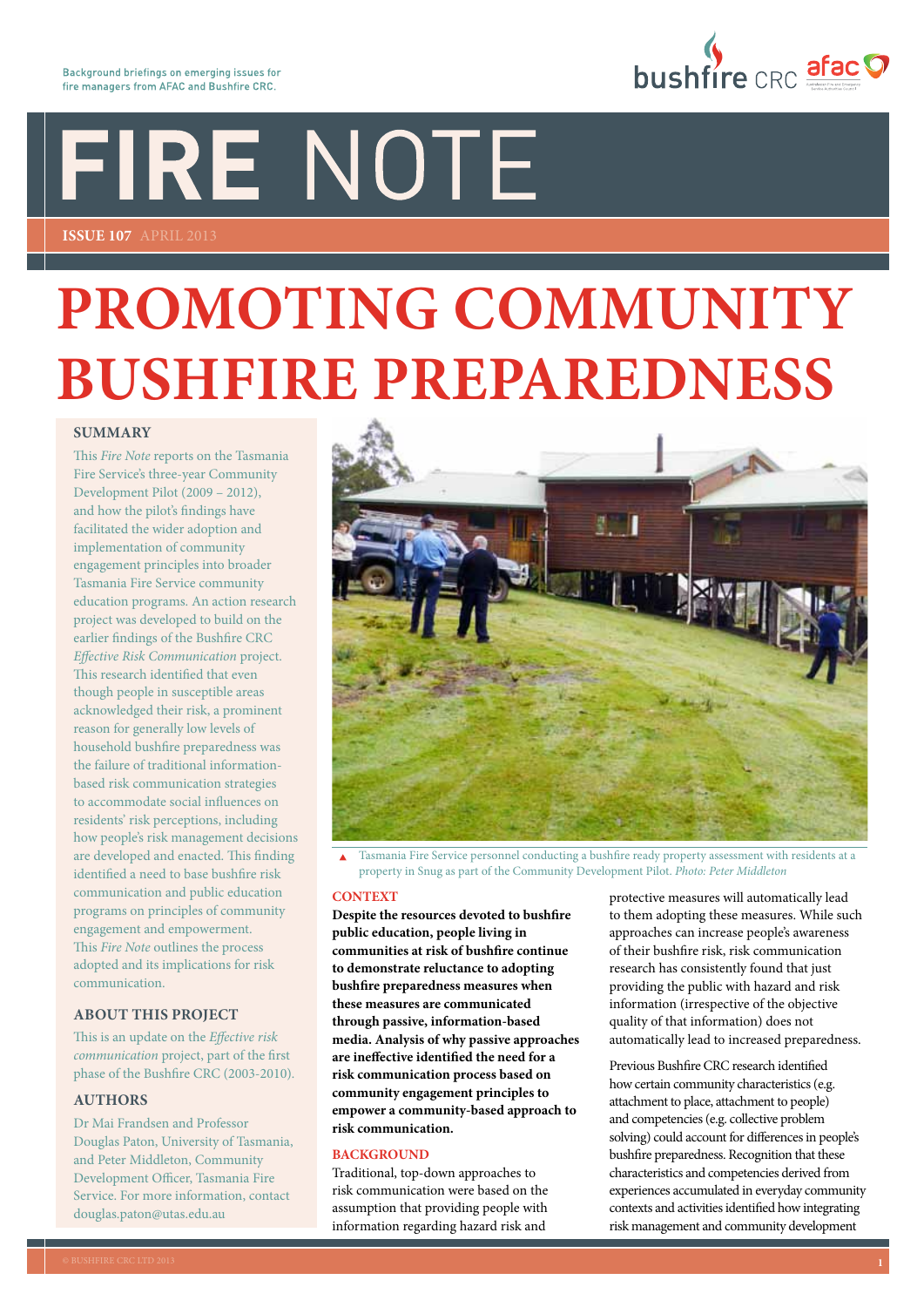## **FIRE NOTE**

#### **END USER STATEMENT**

The benefits for the Tasmania Fire Service in partnering with the University of Tasmania has been to ensure that our work in the community engagement space is evidence-based and having an impact with Tasmanian communities in community bushfire preparedness.

The action research approach taken has allowed the research outcomes to meet the needs of the local communities, as well as TFS. Outcomes were fed back into the program as it evolved, ensuring that community based approaches continued to be enhanced. The practical recommendations provided by concurrent research will be invaluable for TFS to progress the community engagement approach into the future.

The key to our work in community engagement is recognising that there is no 'one size fits all' approach, and that every community is unique and different.

**– Peter Middleton, Community Development Officer, TFS**

processes could represent a practical approach for promoting bushfire preparedness. To test this, and to develop and evaluate a risk communication process based on community engagement principles, the Bushfire CRC supported work undertaken between University of Tasmania researchers and the Tasmania Fire Service (TFS). This work developed and trialled a community development approach to risk communication, focusing on ensuring that residents become active participants in increasing their bushfire preparedness.

#### **BUSHFIRE CRC RESEARCH**

The Community Development Pilot (February 2009 – August 2012) was a bottomup approach to bushfire prevention and preparedness, using community engagement principles to collaborate with community members, with the aim of developing a flexible and sustainable model of community bushfire preparedness. The program was funded by the federal Attorney-General's Department through the Natural Disaster Resilience Program, and supported by the Bushfire CRC.

The pilot sought to identify how to mobilise and/or develop community resources to empower and support community members to take collective responsibility for their risk management. This was achieved through collaboration between TFS and University of Tasmania researchers Professor Douglas Paton and Dr Mai Frandsen, who applied an action research approach to develop and progressively evaluate the pilot program.



 Risk communication research has consistently found that providing the public with hazard and risk information does not automatically lead to increased preparedness.

The pilot was trialled in four target communities in Tasmania – Bagdad, Binalong Bay, Fern Tree and Snug. These communities were identified by TFS as facing comparable bushfire risk and representing the diverse geographic and demographic characteristics of Tasmania. The pilot produced several key outcomes:

• **Community Engagement Volunteers**, a formalised volunteer fire brigade

role, focusing on engaging with the community, acting as a liaison person between the brigade and the community, and providing resources and specialised information when required.

**Community Forum template, giving** general bushfire information and updates, government landholders' responsibilities and roles, and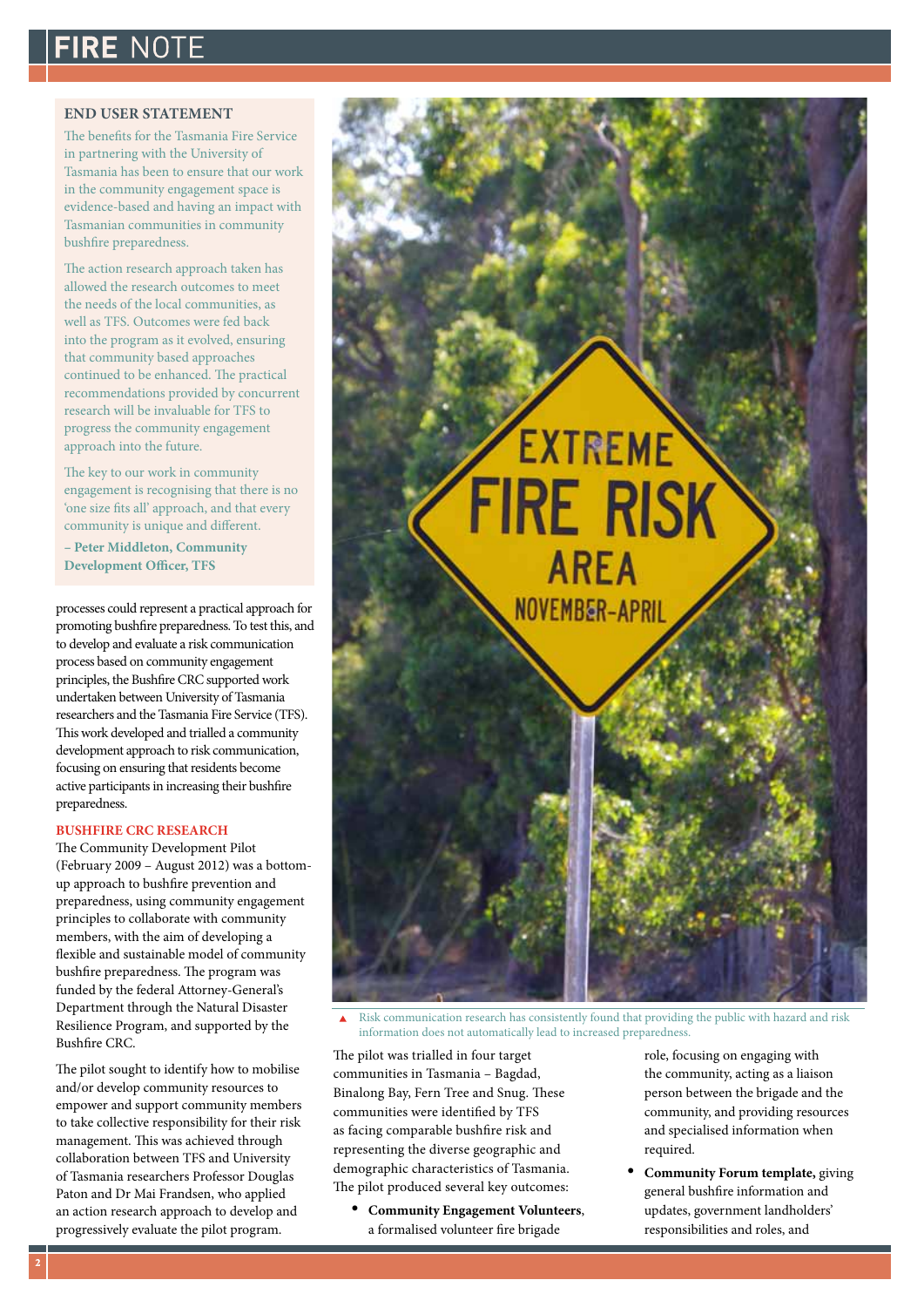## FIRE NOT

a question & answer panel to allow residents to seek more specific advice and resources from agency representatives. This was shown to empower residents to take responsibility for their own preparedness.

- Field Day template, showing information on collective community/ neighbourhood property assessment days, providing specific information and practical advice and allowing the opportunity to meet and network with neighbours, share advice, stories, and resources. This can build foundations for greater community connectedness and resilience.
- **Bushfire Ready Neighbourhood Groups**, which are local community driven groups focused on discussing and implementing bushfire prevention, preparedness and response regimes. These groups provide a model for sustained community bushfire preparedness.

By engaging with and empowering local risk management initiatives, the pilot demonstrated a cost-effective approach to promoting bushfire preparedness by providing localised and sustainable strategies for bushfire risk mitigation and community preparedness. Critically, due to the increased networking and sense of community facilitated through the engagement approach, brigade capacity across the targeted communities has increased. The adoption of a community engagement approach by TFS and its volunteers will assist in ensuring that community bushfire preparedness will be sustainable and become imbedded in the culture of the community, and thus result in more resilient communities.

#### **RESEARCH OUTCOMES**

#### **Community Bushfire Preparedness Trial – September 2012 to March 2014**

Following the success of the Community Development pilot, an extension program, the Bushfire Ready Neighbourhoods program, commenced in September 2012. This program was established following feedback from TFS managers and district staff of the concluding pilot. Feedback included opinion of the pilot findings and outcomes, as well as advice on the future direction and potential communities for the extension program. Evaluation of the pilot and the associated PhD research project findings suggested that communities that already had some level of connectedness and sense of community are more likely to engage with and benefit from a community engagement approach to promoting bushfire preparedness. These two



 TFS personnel and community members discussing the Community Development Pilot at the Snug Fire Station. *Photo: Peter Middleton*



 A key component of both the Community Development Pilot and the Bushfire Ready Neighbourhoods program is community forums, providing general bushfire information, discussing landholders' responsibilities and allowing residents to seek more specific advice and resources. *Photo: Peter Middleton*

features underpin the new direction for the Bushfire Ready Neighbourhoods program.

One of the recommendations from the pilot evaluation was that neighbouring communities should be encouraged to participate in communal bushfire preparedness activities. As such, larger areas were selected for the Bushfire Ready Neighbourhoods program so that community networking and connectedness could be encouraged between neighbouring communities. This increased resources

and support between residents who, due to geographical proximity, would likely to be threatened by the same bushfire. The new areas chosen were: Collinsvale/Molesworth, Lilydale, and Lorinna/Claude Road. These communities were chosen due to existing community connectedness, volunteer fire brigade engagement and bushfire risk.

The Community Development Officer who worked on the initial pilot continued work on the extension program, developing and managing the community engagement